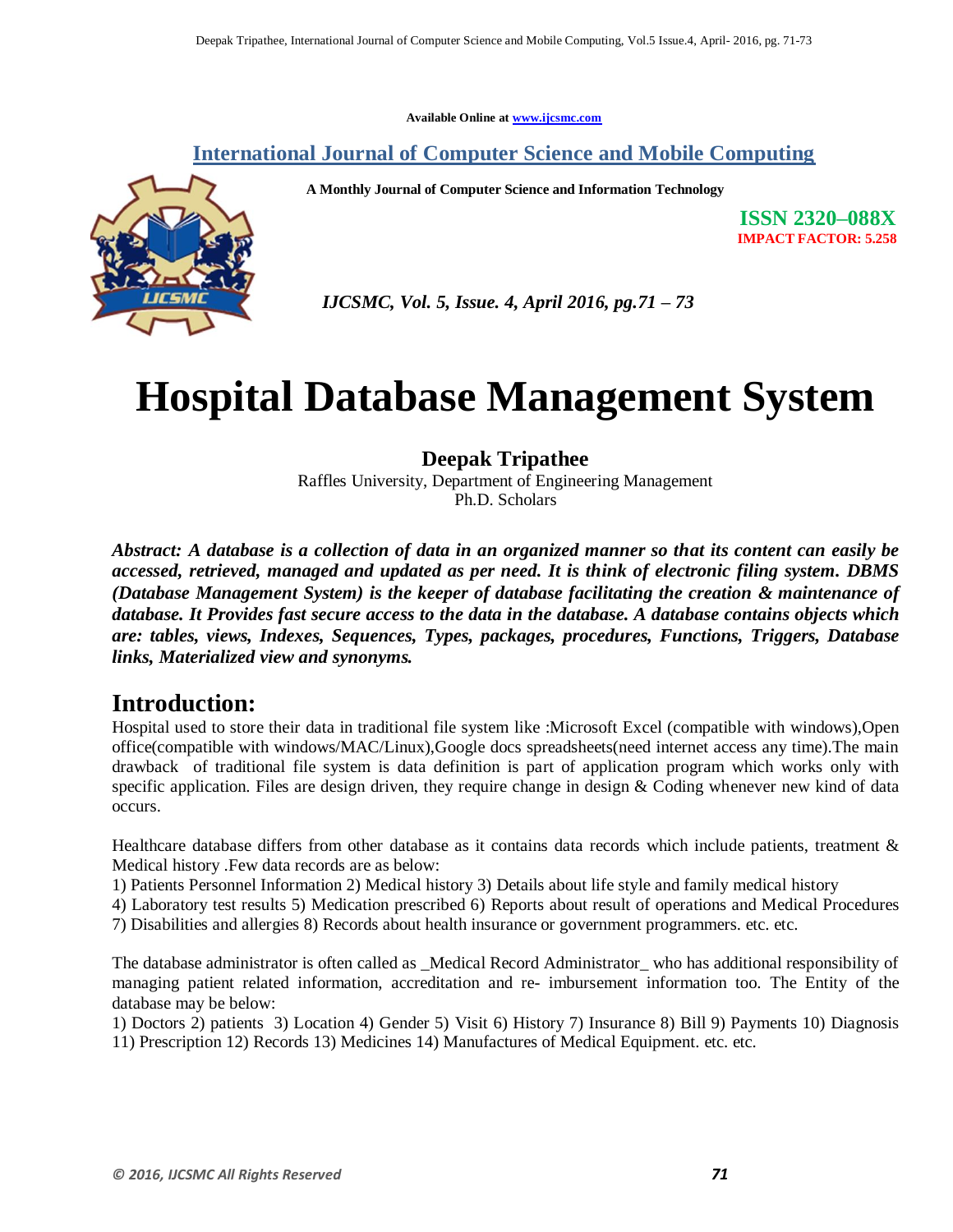

## **Challenges in Implementing Databases in Healthcare:**

As per entity, Constrains key & Domain would vary. There are few barriers for acceptance for the implementation

of database in healthcare. Main barriers for the implementation of database in healthcare can be pointed out below:

1. The reimbursement mechanism

2. There is broad interest in the capture of population data for those diseases which are so costly and prevalent, still health care policy does not cover for insurance for them. Hence treatment delivery are intertwined.

3. To match the patient need to the available services by comprehensive care, needs special type of database. In this scenario, Multi-dimensional view of the database is implemented using a Network type database called as IDMS (Integrated Database Management System).

4. The Vocabulary consists of the clinical terms embodied in the schema which is bit different than normal words. E.g. cancer treatment techniques, chemotherapy, Radiotherapy etc.

5. Within single healthcare database, Various departments persists which needs department specialty clinical database. E.g. cardiology, urology, Radiology, General surgery, gynaecology, haematology, maternity, nephrology, Neurology, ophthalmology, orthopaedics, Pharmacy, Physiotherapy etc.

6. It has to maintain patient status data for routine, emergency & monitoring visits. The database system should also help for scheduling appointments and billing purpose.

7. Academic Rheumatology Clinic at Stanford university has developed database where signs and symptoms of new patients can be compared with those of treated patients. The database structure of these two system differs drastically. The former reduces the patient's past history to a concise snapshots for an easy review whereas the later maintains a detailed time-oriented history for analysis. It concludes from these examples that the database model of healthcare is determined by their medical view ,rather than the facilities provided by the